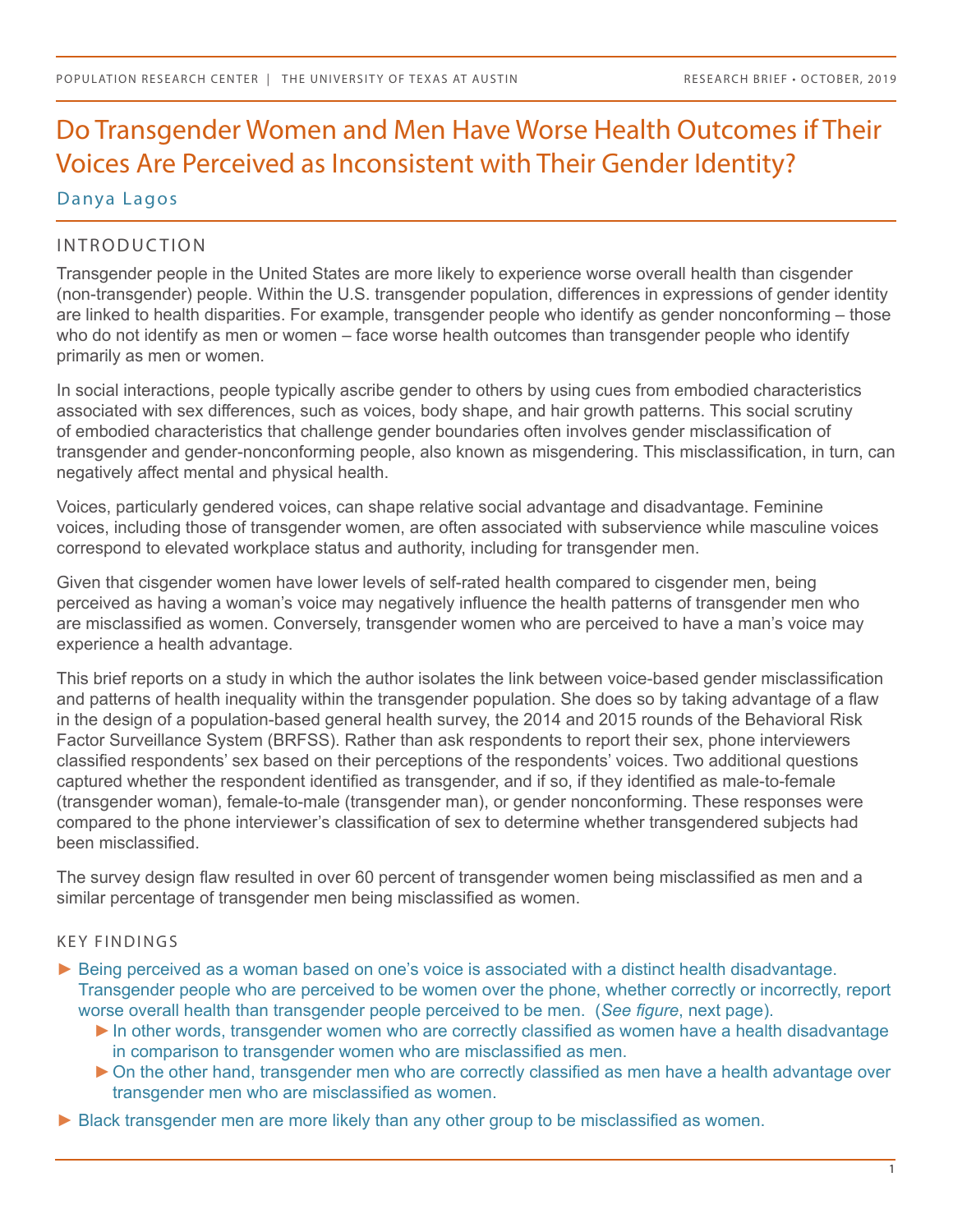# **For both transgender women and transgender men, being perceived as a woman over the phone is associated with worse overall health**



This figure\*<sup>1</sup> shows that transgender women who are correctly classified as women and transgender men who were misclassified as women reported higher levels of fair or poor health compared to transgender women misclassified as men and transgender men correctly classified as men.

\*Based on average predicted probabilities from logistic regression models that adjust for demographic and socioeconomic factors.

#### POLICY IMPLICATIONS

*Implications for research on transgender populations.* In order to collect more accurate data, future surveys should ask for sex assigned at birth and gender identity separately. Moreover, gender has multiple dimensions, including embodied dimensions, and more data collection efforts should incorporate embodied characteristics of traits associated with gender.

*Implications for transgender health.* Voice-based misgendering appears to negatively affect transgender men's health, but there may be an overall health penalty for people of all genders who sound like women. Black transgender men may be particularly disadvantaged because they are more likely to be perceived as women than transgender men of other races or ethnicities.

Although the relationship between voice-based misclassification and poor overall health is not straightforward, universal health care that includes gender-affirming treatments and procedures could help minimize potential disparities between people who can afford to seek treatment and those who cannot.

Furthermore, these findings suggest that policies that ensure equal treatment and legal protections against discrimination for women may mitigate disadvantages that are experienced by people of all genders who are perceived to be women.